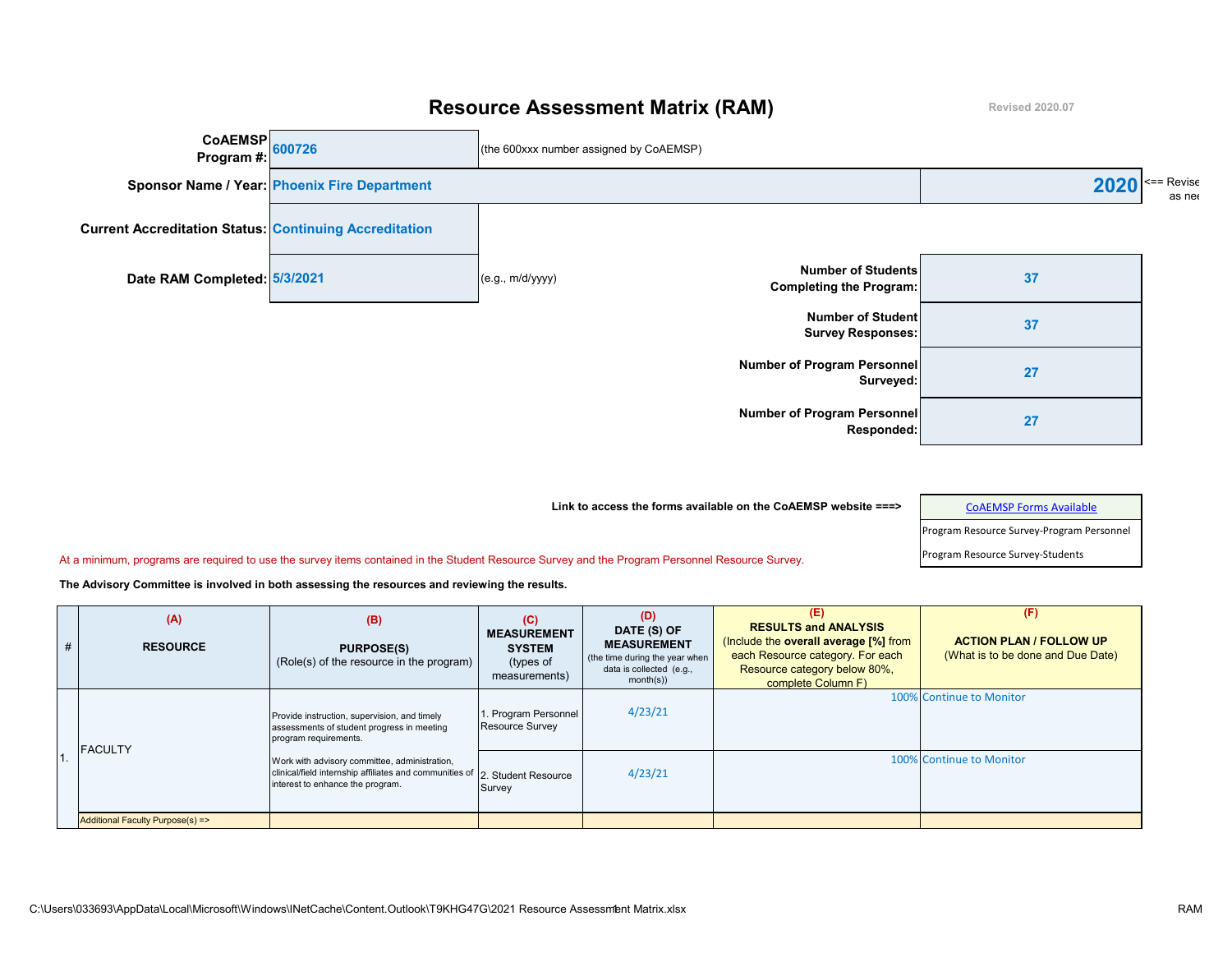|                  |                                                     |                        |         | 100% Continue to Monitor |
|------------------|-----------------------------------------------------|------------------------|---------|--------------------------|
|                  |                                                     | 1. Program Personnel   | 4/23/21 |                          |
|                  |                                                     | <b>Resource Survey</b> |         |                          |
| MEDICAL DIRECTOR | Fulfill responsibilities specified in accreditation |                        |         |                          |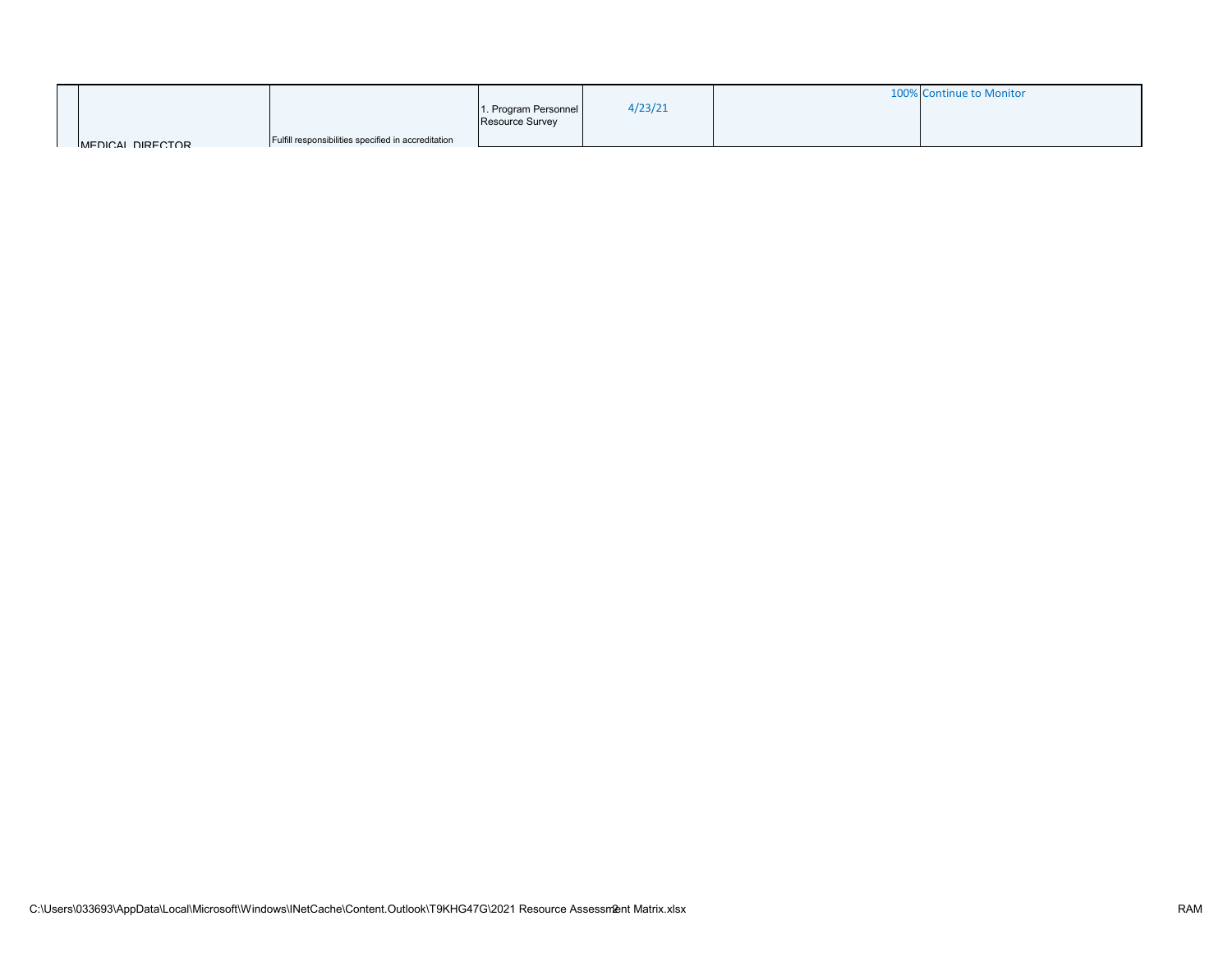| <sup>2.</sup>    | <b>WEDIONE DIRECTOR</b>                                                                                                                                              | Standard III.B.2.a.                                                                                                          | 2. Student Resource<br>Survey           | 4/23/21 | 100% | <b>Continue to Monitor</b> |
|------------------|----------------------------------------------------------------------------------------------------------------------------------------------------------------------|------------------------------------------------------------------------------------------------------------------------------|-----------------------------------------|---------|------|----------------------------|
|                  | Additional Medical Director Purpose(s) =>                                                                                                                            |                                                                                                                              |                                         |         |      |                            |
| 3.               | Provide support personnel/services to ensure                                                                                                                         |                                                                                                                              | 1. Program Personnel<br>Resource Survey | 4/23/21 | 100% | <b>Continue to Monitor</b> |
|                  | SUPPORT PERSONNEL                                                                                                                                                    | achievement of program goals and outcomes (e.g.<br>admissions, advising, clerical)                                           | 2. Student Resource<br>Survey           | 4/23/21 | 100% | <b>Continue to Monitor</b> |
|                  | Additional Personnel Purpose(s) =>                                                                                                                                   |                                                                                                                              |                                         |         |      |                            |
| $\overline{4}$ . |                                                                                                                                                                      | Provide specialty core and support courses to<br>ensure the achievement of program goals and<br>learning domains.            | 1. Program Personnel<br>Resource Survey | 4/23/21 | 100% | <b>Continue to Monitor</b> |
|                  | <b>CURRICULUM</b>                                                                                                                                                    | Meet or exceed the content and competency<br>demands of the latest edition of the documents<br>referenced in Standard III.C. | 2. Student Resource<br>Survey           | 4/23/21 | 100% | <b>Continue to Monitor</b> |
|                  | Additional Curriculum Purpose(s) =>                                                                                                                                  |                                                                                                                              |                                         |         |      |                            |
|                  | Provide fiscal support for personnel, acquisition<br><b>FINANCIAL RESOURCES</b><br>and maintenance of equipment/supplies, and<br>faculty/staff continuing education. |                                                                                                                              | 1. Program Personnel<br>Resource Survey | 4/23/21 | 100% | <b>Continue to Monitor</b> |
| 5.               |                                                                                                                                                                      |                                                                                                                              | 2. Student Resource<br>Survey           | 4/23/21 | 100% | <b>Continue to Monitor</b> |
|                  | Additional Financial Purpose(s) =>                                                                                                                                   |                                                                                                                              |                                         |         |      |                            |
| 6.               | Provide adequate classroom, laboratory, and<br><b>FACILITIES</b><br>ancillary facilities for students and faculty.                                                   |                                                                                                                              | 1. Program Personnel<br>Resource Survey | 4/23/21 | 100% | <b>Continue to Monitor</b> |
|                  |                                                                                                                                                                      |                                                                                                                              | 2. Student Resource<br>Survey           | 4/23/21 | 100% | <b>Continue to Monitor</b> |
|                  | Additional Facillities Purpose(s) =>                                                                                                                                 |                                                                                                                              |                                         |         |      |                            |
| 7.               | <b>CLINICAL RESOURCES</b>                                                                                                                                            | Provide a variety of clinical experiences to achieve                                                                         | 1. Program Personnel<br>Resource Survey | 4/23/21 | 100% | <b>Continue to Monitor</b> |
|                  |                                                                                                                                                                      | the program goals and outcomes.                                                                                              | 2. Student Resource<br>Survey           | 4/23/21 | 100% | <b>Continue to Monitor</b> |